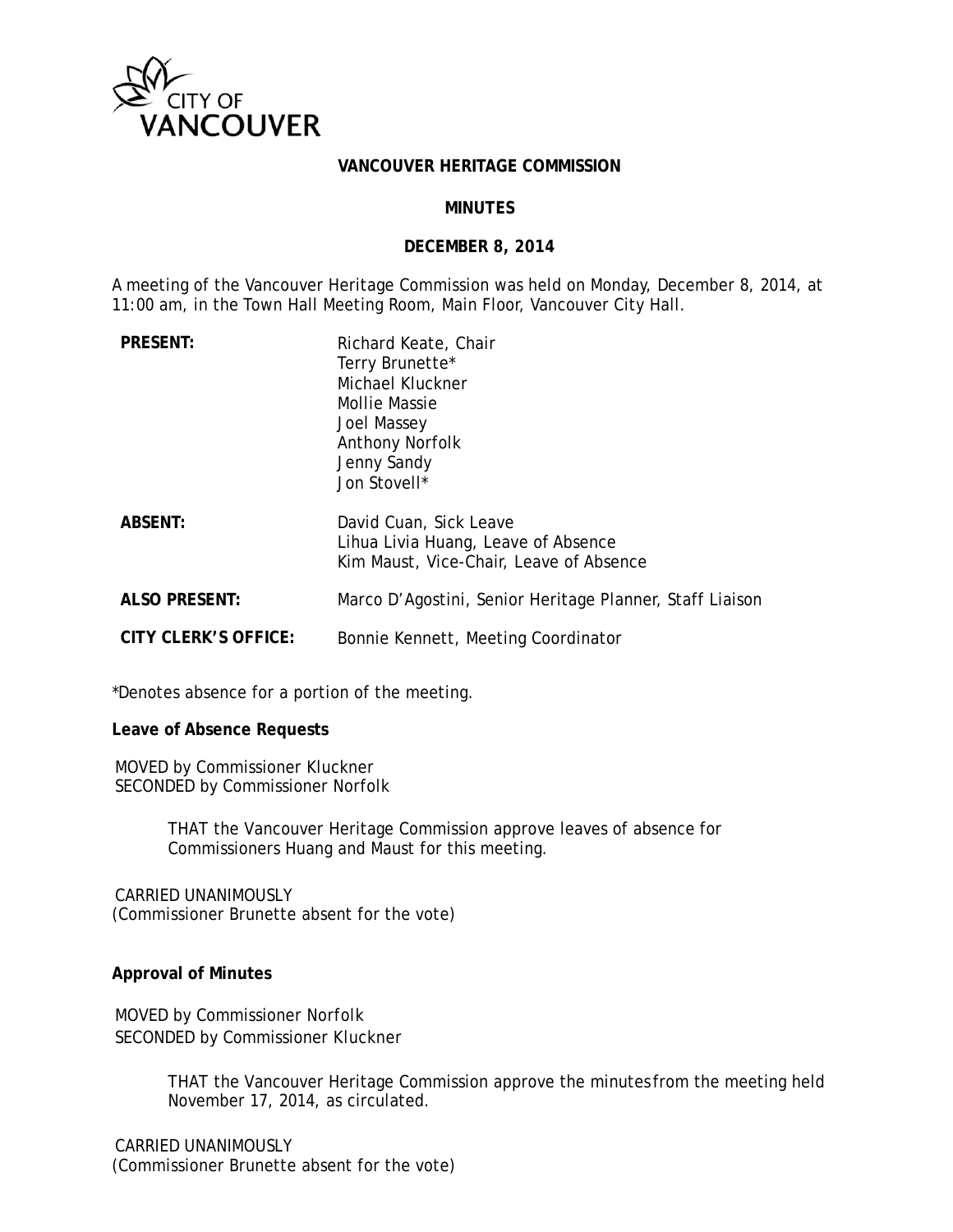# **1. Business Arising from the Minutes**

None.

- **2. Conservation Review**
- **(a) 325 West 11th Avenue Wakefield Residence DE418458 VHC 'B'**

Issues:

i) Overall support for the proposal including compatibility of the infill building.

Applicant:

Alexandre Ravkov, Architect, Alexandre Ravkov Inc.

Staff:

James Boldt, Heritage Planner

Staff and the applicant reviewed the application and responded to questions.

MOVED by Commissioner Kluckner SECONDED by Commissioner Sandy

> THAT the Vancouver Heritage Commission enthusiastically supports the Development Permit and infill application and rehabilitation proposal for 325 West 11<sup>th</sup> Avenue, the Wakefield Residence, as presented at its meeting on December 8, 2014, including the request to accommodate ten bed and breakfast rooms in the heritage building.

CARRIED UNANIMOUSLY

### **(b) 4062 Commercial Street – Florence Anderson House DE418487 VHC 'B' (proposed)**

Issues:

- i) Overall support for the proposal including compatibility of the infill building; and
- ii) Conservation of the heritage building.

Applicant:

• Mike Lemon, Architect, Birmingham and Wood

Staff:

James Boldt, Heritage Planner

Staff and the applicant reviewed the application and responded to questions.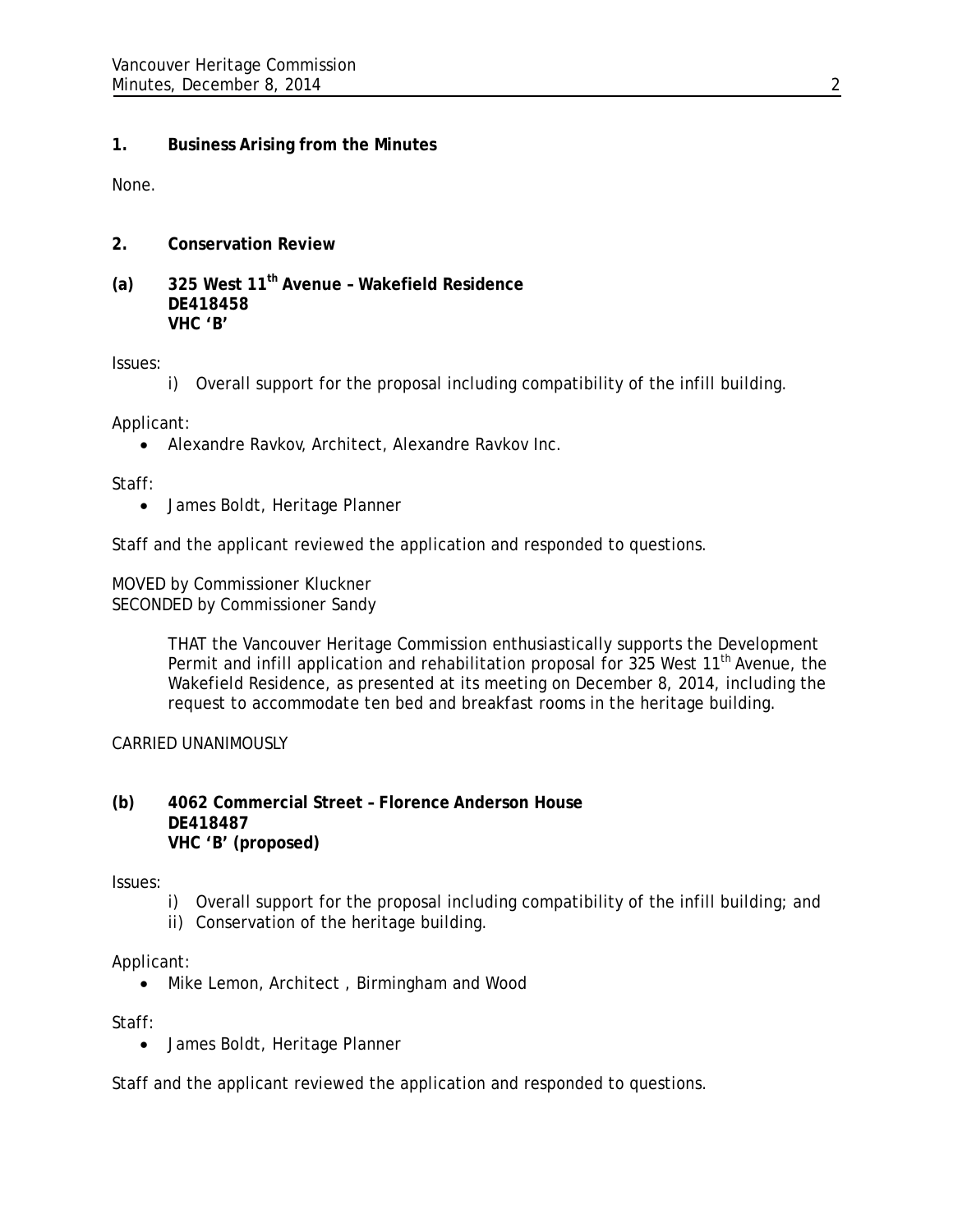MOVED by Commissioner Kluckner SECONDED by Commissioner Norfolk

> THAT the Vancouver Heritage Commission supports the application to retain and add an infill building for 4062 Commercial Street, Florence Anderson House, as presented at its meeting on December 8, 2014, and the Commission requests the applicant consider the following:

- the Conservation Plan does not adequately describe or justify the amount of material to be replaced on the heritage house; and
- the 18 inch raising of the house changes a significant character defining element; the backyard could be dug slightly deeper.

CARRIED (Commissioner Sandy opposed)

*\* \* \* \* \** 

*The Commission recessed at 11:45 am and reconvened at 12:15 pm.* 

*\* \* \* \* \**

**(c) 555 West Cordova Street - Waterfront Tower (601 West Cordova Street) DE418532** 

Issues:

- i) Has the proposal addressed issues identified during the initial presentation at the pre-application stage?
- Applicant: Laura Jimenez, Architect, Adrian Smith + Gordon Hill Architecture Matthieu Grady, Architect, B+H Architect Robert Lemon, Heritage Consultant, Robert Lemon Architect Inc. Jimmy Sun, Director of Development, Cadillac Fairview
- Staff: Zlatan Jankovic, Heritage Planner Sailen Black, Development Planner

Staff and the applicant team reviewed the application and responded to questions.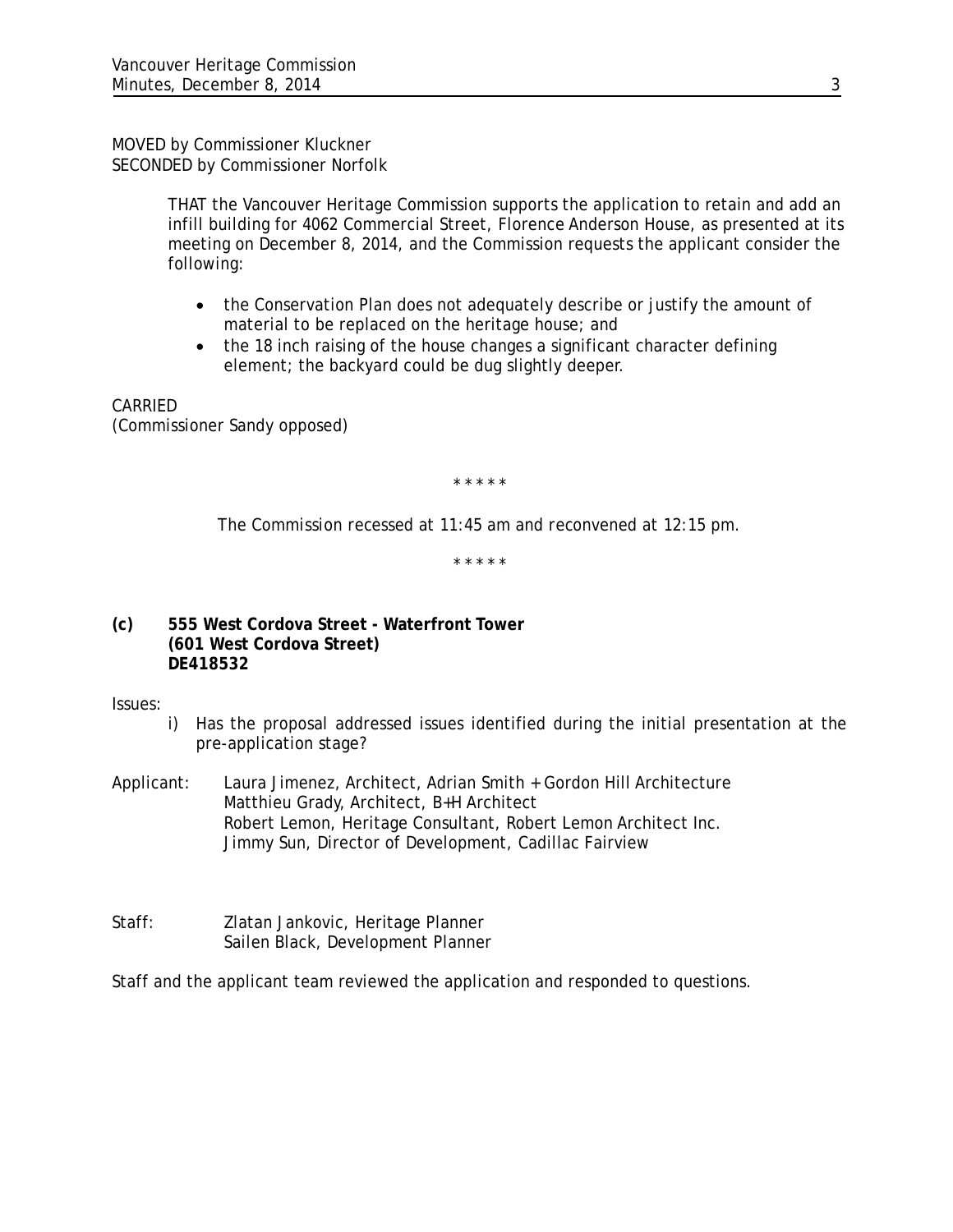MOVED by Commissioner Sandy SECONDED by Commissioner Stovell

> THAT the Vancouver Heritage Commission supports the proposal for 555 West Cordova Street, Waterfront Tower, as presented at its meeting on December 8, 2014, noting the following concerns:

- the potential thickening of the tower elements at the base due to structural requirements;
- problems with the usability of the uncovered courtyard space;
- the future condition and location of the Coeur de Lion McCarthy statue at Waterfront Station; and
- detailing and the richness of materials on the glazed facades.

## CARRIED

(Commissioners Kluckner and Norfolk opposed)

## **3. Heritage Action Plan**

Marco D'Agostini, Staff Liaison, provided a brief update on the Heritage Action Plan and responded to questions.

## **4. Statement of Significance and Vancouver Heritage Register Subcommittee Report**

Staff provided an overview of the November 24, 2015, report from the Statement of Significance and Vancouver Heritage Register Subcommittee, and responded to questions.

MOVED by Commissioner Norfolk SECONDED by Commissioner Brunette

- A. THAT the Vancouver Heritage Commission supports adding the following building to the Vancouver Heritage Register as a B-listing:
	- 4062 Commercial Street Auld House.
- B. THAT the Vancouver Heritage Commission supports adding the following buildings to the Vancouver Heritage Register as C-listings:
	- $\bullet$  135 West 13<sup>th</sup> Avenue Gaul House
	- 1546 Nelson Street Urquhart House
	- 3760 Quebec Street
	- 3780 Quebec Street.